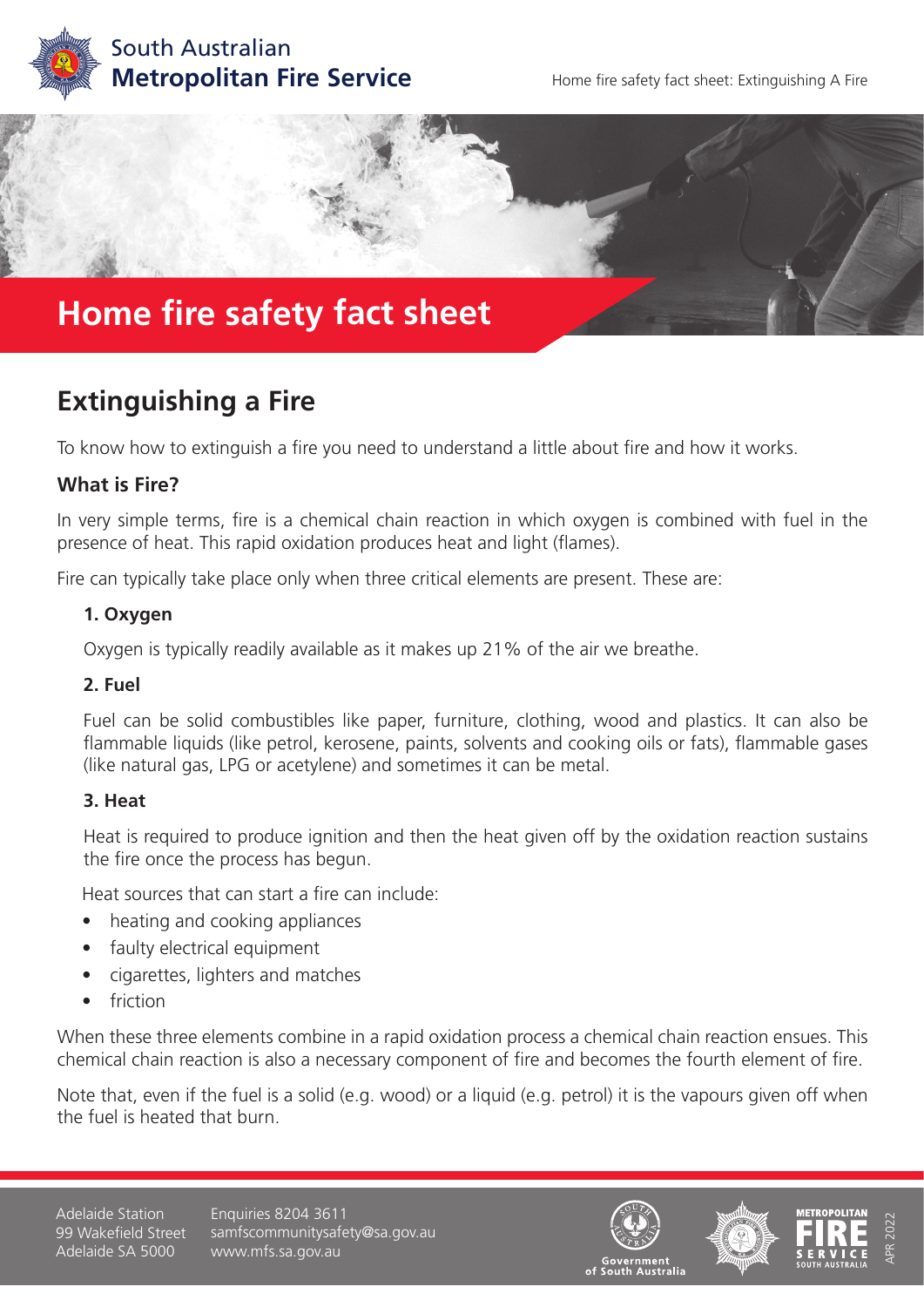# **The theory of extinguishing a Fire**

Fires are categorised into different classes. The method you use to extinguish a fire will depend on the class of fire.

- **Class A** Fires involving carbonaceous solids, such as wood, cloth, paper, rubber and plastics. Class A does not include flammable metals (see Class D).
- **Class B** Fires involving flammable and combustible liquids.
- **Class C** Fires involving combustible gases.
- **Class D** Fires involving certain combustible metals, including potassium, sodium and magnesium. Specialist advice should be sought.
- **Class E** Fires involving energised electrical equipment.
- **Class F** Fires involving cooking oils and fats.

A fire will burn as long as there is oxygen, fuel and heat available. Removal of any one of these elements will extinguish the fire. Interrupting the chemical chain reaction of the fire will also extinguish the fire.

### **Starving the Fire**

Remove the fuel – i.e. the unburnt material. This can include turning off the gas in the event of a Class C fire.

### **Smothering the Fire**

Prevent oxygen from combining with the fuel. This is how a fire blanket works.

### **Cooling the Fire**

Reduce the temperature of the burning material to below its ignition point. This happens when you put water on a Class A fire.

### **Interrupting the Chemical Chain Reaction**

Some fire extinguishers (e.g. a dry chemical powder extinguisher) interrupt the chain reaction and smother the fire at the same time.

# **Fire Extinguishing Tools**

Portable fire extinguishers, fire blankets and water provide quick and efficient methods of controlling a small fire (i.e. a fire no larger than a waste paper basket).

Find detailed information about the different types of fire extinguishers, and their use in our "Home Fire Safety Fact Sheet – [Fire Extinguishers for Domestic Use](https://www.mfs.sa.gov.au/community/safety-and-education/fact-sheets-and-brochures/fact-sheet-pages/fire-extinguishers-for-domestic-use)".

Find detailed information about fire blankets and how to use them in our "Home Fire Safety Fact Sheet – [Fire Blankets"](https://www.mfs.sa.gov.au/community/safety-and-education/fact-sheets-and-brochures/fact-sheet-pages/fire-blankets).

Page 2 of 4

Adelaide Station 99 Wakefield Street Adelaide SA 5000

Enquiries 8204 3611 samfscommunitysafety@sa.gov.au www.mfs.sa.gov.au





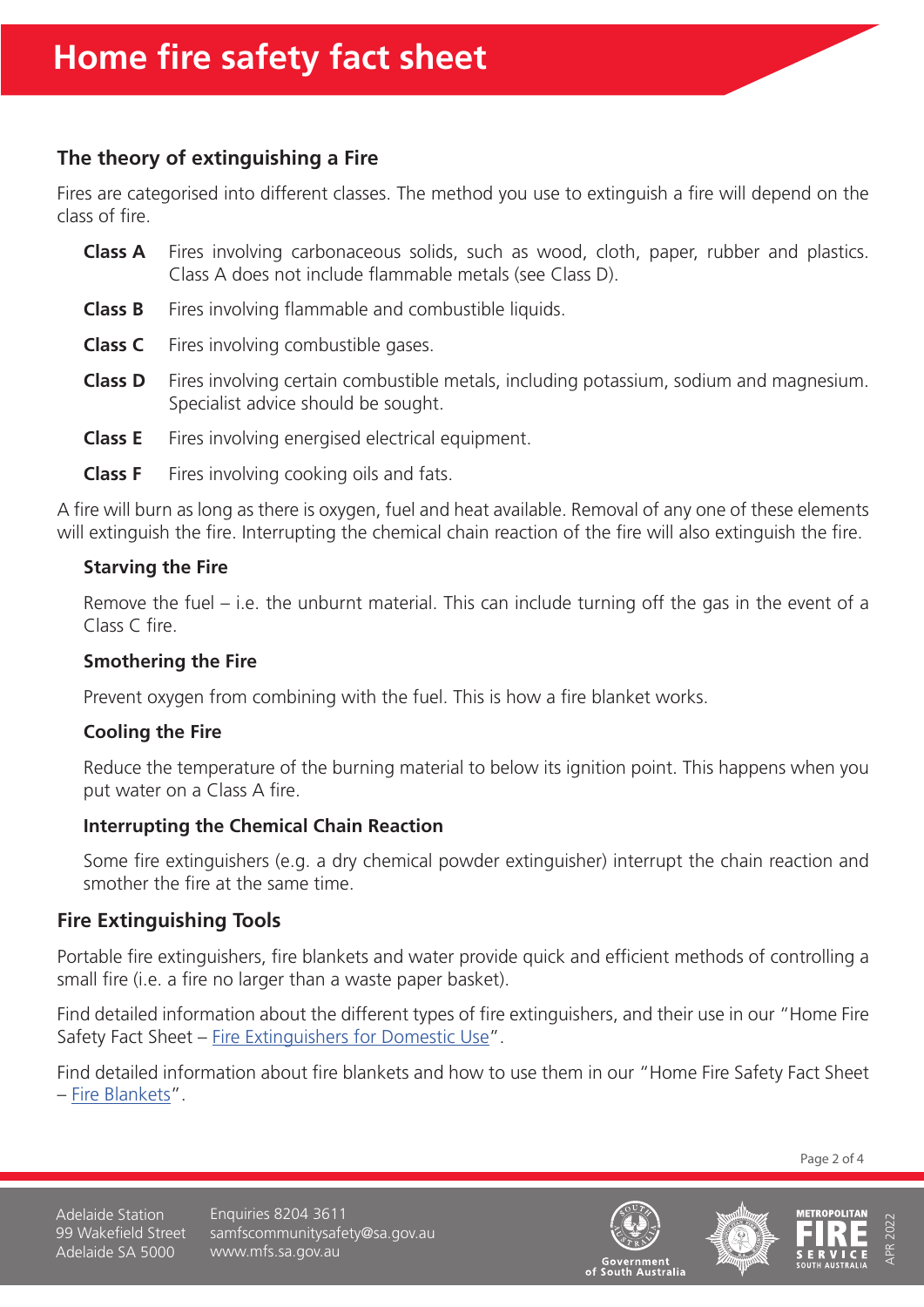# **How to Extinguish a Fire**

#### **General**

When you attempt to extinguish a fire:

- **• do not put your life at risk**
- whenever possible call for support and have someone else call triple zero (000) for the fire service
- ensure that all other people have been evacuated from the house
- make sure that you are using the right method or fire extinguisher to put out the fire, especially if electricity or burning fat is involved. (See our Home Fire Safety Fact Sheet – [Fire Extinguishers for](https://www.mfs.sa.gov.au/community/safety-and-education/fact-sheets-and-brochures/fact-sheet-pages/fire-extinguishers-for-domestic-use) [Domestic Use](https://www.mfs.sa.gov.au/community/safety-and-education/fact-sheets-and-brochures/fact-sheet-pages/fire-extinguishers-for-domestic-use).)

If you aren't successful in extinguishing the fire, evacuate immediately, closing the door on the fire if possible.

When using a fire extinguisher:

- Raise the alarm, summon help and have someone call the fire service on '000'
- Keep your escape path at your back. Never allow the fire to get between you and the escape path.
- Remember the acronym **PASS**

| $P =  $ Pull  | the pin                                                                    |
|---------------|----------------------------------------------------------------------------|
| $A =   A$ im  | the extinguisher nozzle at the base of flames                              |
| $S =$ Squeeze | the trigger while holding the extinguisher upright                         |
| $S =$ Sweep   | the extinguisher or nozzle from side to side covering the base of the fire |

• Observe the fire after the initial extinguishment. It may re-ignite.

The contents of small extinguishers may last as little as eight seconds and up to 60 seconds for larger extinguishers. The time to discharge an extinguisher depends on the type and size of the extinguisher.

Do not use (or continue to use) an extinguisher if:

- you are putting your life at risk
- the fire is larger than a waste paper basket
- the fire is spreading quickly beyond the point of origin
- the extinguisher is not having any effect or is having an adverse reaction on the fire
- you cannot extinguish the fire quickly (less than 30 seconds)
- you do not know what fuels are involved in the fire.

Page 3 of 4

Adelaide Station 99 Wakefield Street Adelaide SA 5000

Enquiries 8204 3611 samfscommunitysafety@sa.gov.au www.mfs.sa.gov.au